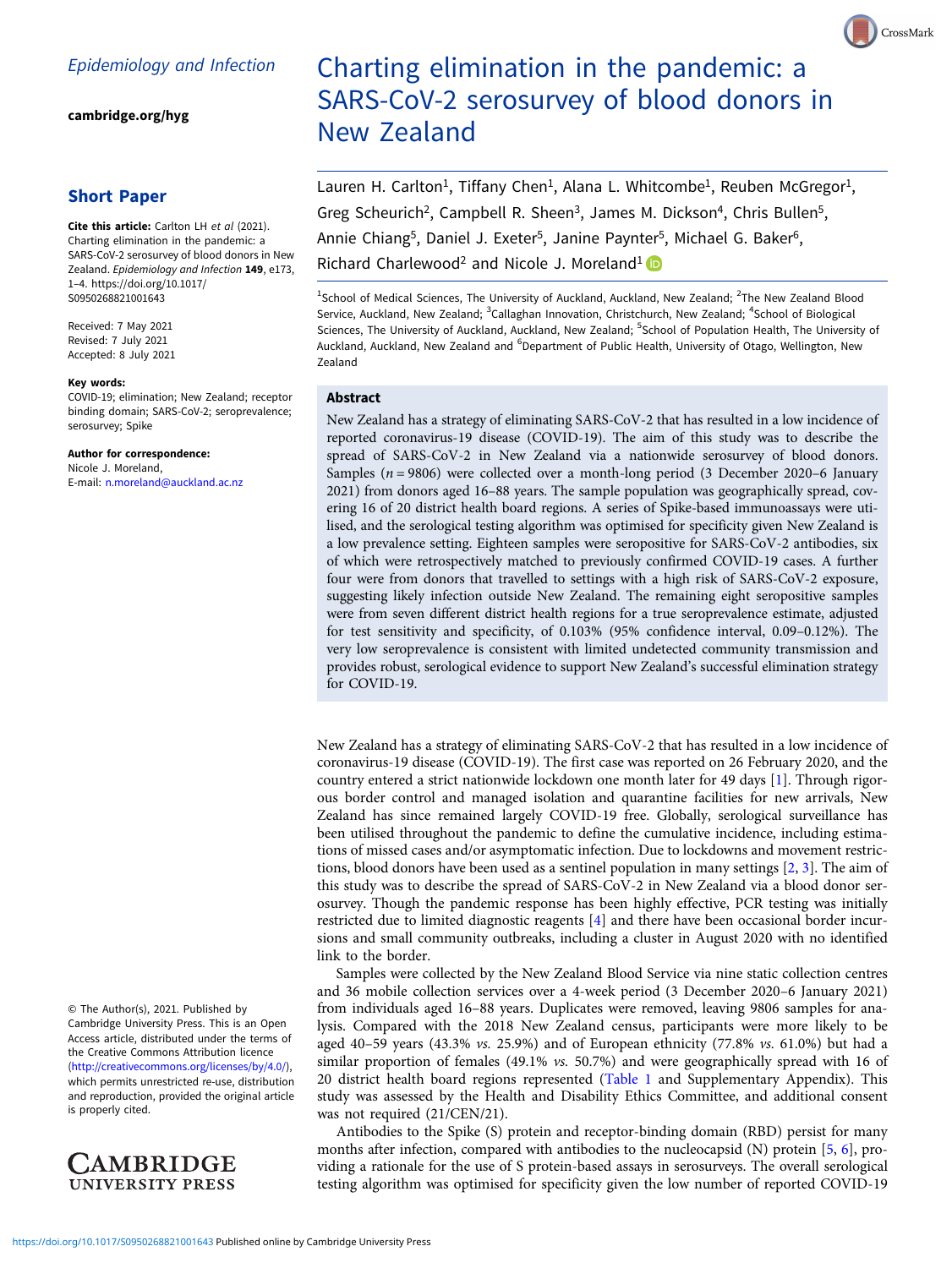<span id="page-1-0"></span>Table 1. Demographics of the blood donors, 2018 Census population and COVID-19 cases in New Zealand

|                             | Blood donors |        | 2018 Census population |        | COVID-19 cases |        |
|-----------------------------|--------------|--------|------------------------|--------|----------------|--------|
|                             | $\sqrt{n}$   | $\%$   | $\sqrt{n}$             | %      | $\sqrt{n}$     | $\%$   |
| Total                       | 9806         | 100.00 | 4793361                | 100.00 | 2190           | 100.00 |
| Sex                         |              |        |                        |        |                |        |
| Male                        | 4990         | 50.89  | 2 3 6 4 3 1 5          | 49.30  | 1037           | 47.35  |
| Female                      | 4816         | 49.11  | 2 429 046              | 50.70  | 1153           | 52.65  |
| Prioritised ethnicity       |              |        |                        |        |                |        |
| Māori                       | 710          | 7.24   | 777 195                | 16.20  | 192            | 8.77   |
| Pacific Island              | 192          | 1.96   | 314 202                | 6.60   | 184            | 8.40   |
| Asian                       | 921          | 9.39   | 705 384                | 14.70  | 393            | 17.95  |
| MELAA                       | 144          | 1.47   | 68 28 3                | 1.40   | 73             | 3.33   |
| European/other <sup>a</sup> | 7631         | 77.82  | 2924175                | 61.00  | 1337           | 61.05  |
| Unknown                     | 208          | 2.12   | 4122                   | 0.10   | 11             | 0.50   |
| Age                         |              |        |                        |        |                |        |
| $0-14$ years                | $\mathbf 0$  | 0.00   | 927 102                | 19.34  | 177            | 8.08   |
| $15-19$ years <sup>b</sup>  | 238          | 2.43   | 308 304                | 6.40   | 110            | 5.02   |
| $20-29$ years               | 1754         | 17.89  | 681963                 | 14.20  | 520            | 23.76  |
| 30-39 years                 | 1870         | 19.07  | 624 363                | 13.00  | 398            | 18.14  |
| $40-49$ years               | 2053         | 20.94  | 619 641                | 12.90  | 309            | 14.12  |
| 50-59 years                 | 2196         | 22.39  | 623 445                | 13.00  | 320            | 14.62  |
| $60-69$ years               | 1437         | 14.65  | 510 327                | 10.60  | 222            | 10.14  |
| 70+ years                   | 258          | 2.63   | 498 216                | 10.40  | 134            | 6.12   |
| District Health Board (DHB) |              |        |                        |        |                |        |
| Northland                   | 200          | 2.04   | 179 007                | 3.70   | 28             | 1.28   |
| Auckland                    | 1478         | 15.07  | 467 595                | 9.80   | 226            | 10.32  |
| Waitemata                   | 613          | 6.25   | 586 329                | 12.20  | 297            | 13.57  |
| Counties Manukau            | 494          | 5.04   | 537 633                | 11.20  | 217            | 9.91   |
| Waikato                     | 1096         | 11.18  | 405 555                | 8.50   | 194            | 8.86   |
| Taranaki                    | 285          | 2.91   | 117684                 | 2.50   | 16             | 0.73   |
| Lakes                       | 282          | 2.88   | 109 080                | 2.30   | 16             | 0.73   |
| Bay of Plenty               | 550          | 5.61   | 240 117                | 5.00   | 48             | 2.19   |
| Tairawhiti                  | $\pmb{0}$    | 0.00   | 47 520                 | 1.00   | $\overline{4}$ | 0.18   |
| Hawkes Bay                  | 51           | 0.52   | 166 287                | 3.50   | 44             | 2.01   |
| Mid central                 | 792          | 8.08   | 174 993                | 3.70   | 32             | 1.46   |
| Whanganui                   | $\pmb{0}$    | 0.00   | 64 599                 | 1.30   | 9              | 0.41   |
| Wairarapa                   | 51           | 0.52   | 45 327                 | 0.90   | 8              | 0.37   |
| <b>Hutt Valley</b>          | 214          | 2.18   | 148 509                | 3.10   | 24             | 1.10   |
| Capital and Coast           | 1082         | 11.03  | 303 957                | 6.30   | 96             | 4.39   |
| Nelson Marlborough          | $\pmb{0}$    | 0.00   | 150 528                | 3.10   | 49             | 2.24   |
| West Coast                  | 0            | 0.00   | 31578                  | 0.70   | 5              | 0.23   |
| Canterbury                  | 1774         | 18.09  | 539 628                | 11.30  | 168            | 7.67   |
| South Canterbury            | 113          | 1.15   | 58 977                 | 1.20   | 17             | 0.78   |
| Southern                    | 731          | 7.45   | 324 387                | 6.80   | 216            | 9.87   |

(Continued)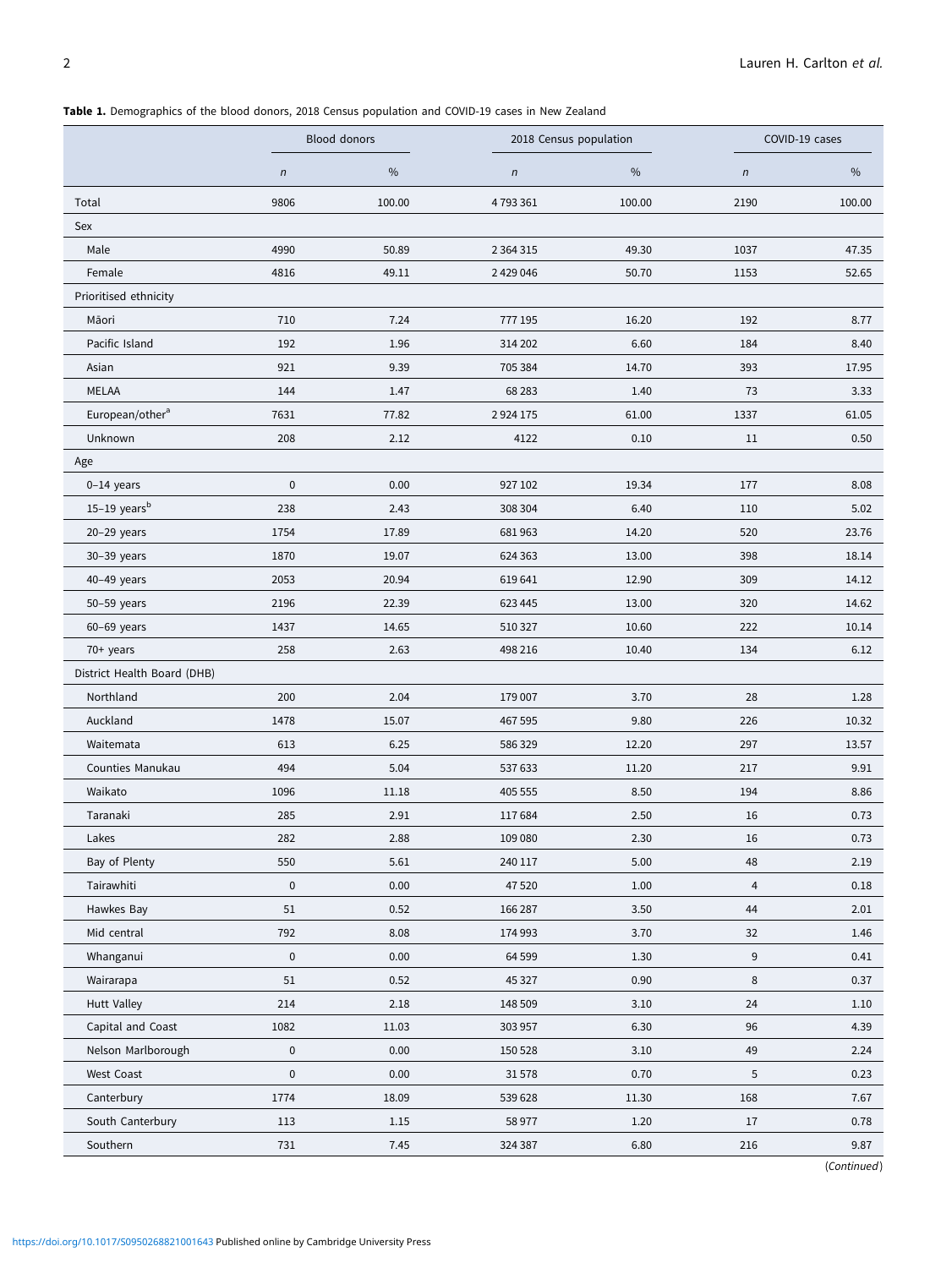#### <span id="page-2-0"></span>Table 1. (Continued.)

|                                        |                | Blood donors | 2018 Census population |      | COVID-19 cases |               |  |  |
|----------------------------------------|----------------|--------------|------------------------|------|----------------|---------------|--|--|
|                                        | $\overline{n}$ | %            | n                      | $\%$ | $\overline{n}$ | $\frac{0}{0}$ |  |  |
| <b>Unknown</b>                         |                | 0.00         | 94 0 71                | 2.00 |                | 0.00          |  |  |
| Managed Isolation and Quarantine (MIQ) |                |              |                        |      |                |               |  |  |
| $\qquad \qquad -$                      |                | 0.00         |                        | 0.00 | 476            | 21.70         |  |  |

MELAA, Middle Eastern, Latin American and African.

The New Zealand blood service donations were collected between the 3rd of December 2020 and the 6th of January 2021. Of the 9806 individuals, 9771 are blood donors and 35 are living tissue and stem cell donors. All donors must befree of illness and weigh >50 kg. Notable travel and a history SARS-CoV-2 infection (orcontact with a positive case) are recorded prior to collection. The health board region provided for the donors is based on donation location. Demographics for COVID-19 cases were obtained from the New Zealand Ministry of Health and include probable and confirmed infections up to and including the 6th of January 2021. The most recent New Zealand census took place in March 2018. Priority ethnicity is reported as defined by the New Zealand Department of Statistics. 'Other' comprises of  $n = 28$  (0.20%) of the blood donor population, and  $n = 51447$  (1.10%) of the New Zealand census population.

<sup>b</sup>All blood donors are at least 16 years of age.



Fig. 1. Antibody characteristics of the seropositive donors  $(n=18)$ . (a) Seropositivity was confirmed by EuroImmun S1 IgG (top) and the surrogate Viral Neutralisation Test (sVNT, bottom). Six donors had PCR-confirmed SARS-CoV-2 infection (dark grey), four had relevant travel history (dark turquoise) and eight were identified in this study (orange). The manufacturer cut-offs are shown (black dotted line). (b) Pearson correlation of sVNT and the Euroimmun IgG ELISA (n = 18). (c) Rose plot showing the percentage of seropositive donors over baseline for IgG, IgA and IgM antibodies against the RBD, Spike (S) and nucleocapsid (N) proteins determined using a multi-plex Luminex bead assay.

cases in New Zealand (2190 as of 6 January 2021) and the associated period prevalence of 0.04%, which limits the positive predictive value of tests with reduced specificity [[7](#page-3-0)]. Samples were first screened with a widely used and well-validated two-step ELISA that comprises a single point dilution assay against the RBD followed by titration against trimeric S protein (Supplementary Appendix) [\[8,](#page-3-0) [9\]](#page-3-0). Samples above the cut-off were tested on two further immunoassays – the EuroImmun SARS-CoV-2 IgG ELISA (EuroImmun AG, Lübeck, Germany)

and the cPass surrogate Viral Neutralisation Test (sVNT) (GenScript, New Jersey, USA) and the values deemed seropositive if above the cut-off on both commercial assays. Sensitivity and specificity for these assays were determined by Receiver Operator Characteristic (ROC) curves based on previous analyses (413 pre-pandemic negatives, 99 PCR confirmed cases) (Supplementary Appendix) [\[9,](#page-3-0) [10](#page-3-0)].

Of the 9806 samples, 18 were positive for both Spike IgG (EuroImmun) and antibodies that block the RBD-hACE-2